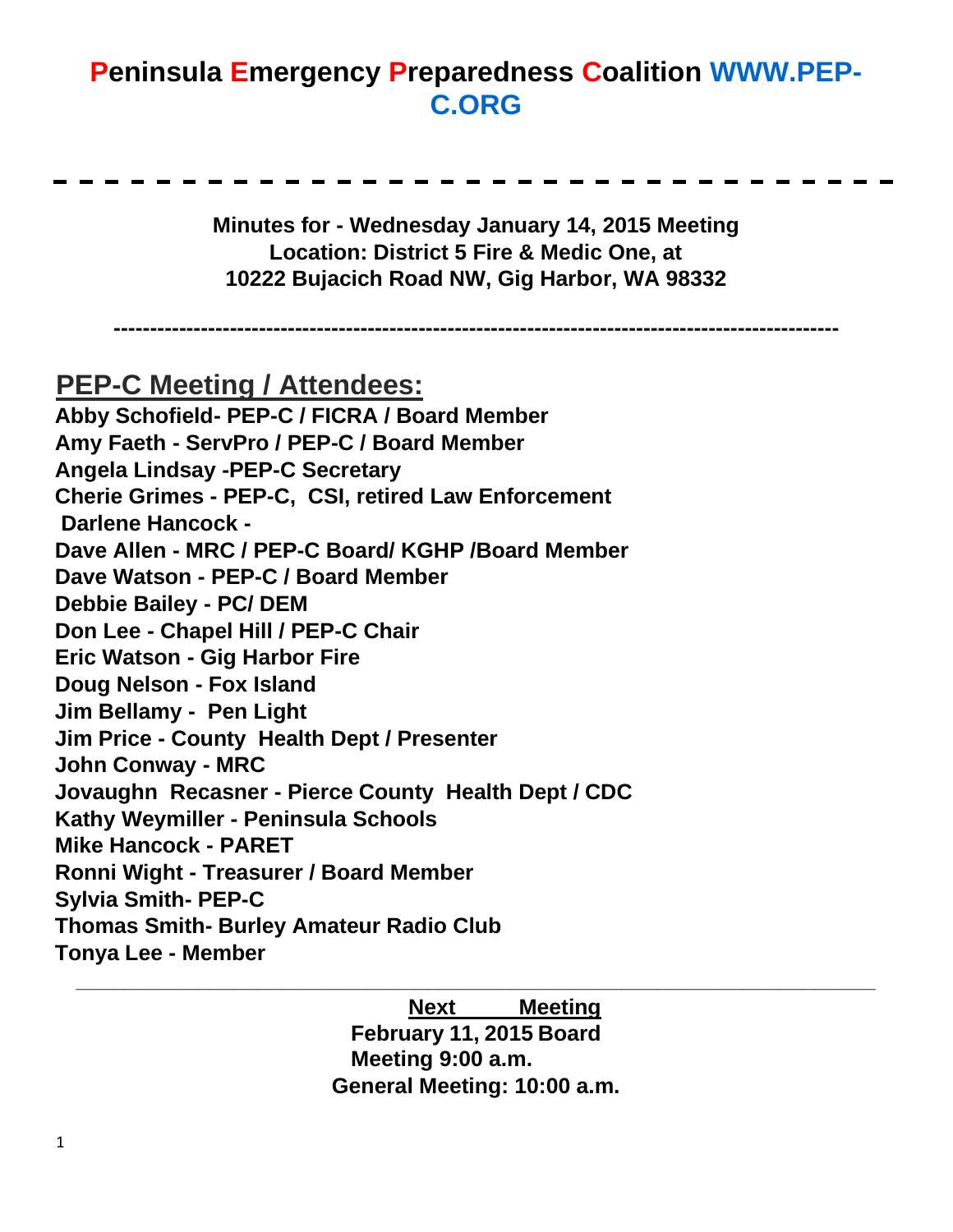## **Board Meeting convened at 09:00:**

- ➢ Board members not in Attendance: Ken Roberts did notified the chair that he had a conflict due to the Pierce County Board. Hugh McMillan and Wayne Washer were not in attendance.
- ➢ The Board reviewed, approved and adopted the changes to the By-Laws. The new revision will be sent out shortly.
- ➢ Replacement for Marv on the board was discussed, it was deferred to the general meeting.
- ➢ Preparedness Fair was discussed. There is a real need for PEP-C members to step up and help out. Ronni Wight and Angela Lindsay will draft letters to be given out to possible exhibitors and sponsors for the fair.

# **General Meeting was called to order at 10:10**

**Visitors / Interested Folks:** Mike & Darlene Hancock , Jim Price and Jovaughn Recasner Welcome.

**\_\_\_\_\_\_\_\_\_\_\_\_\_\_\_\_\_\_\_\_\_\_\_\_\_\_\_\_\_\_\_\_\_\_\_\_\_\_\_\_\_\_\_\_\_\_\_\_\_\_\_\_\_** 

- $\triangleright$  Don led the attendees in the " Pledge of Allegiance."  $\triangleright$  Short introductions were made by all.
- ➢ A motion was made to accept the minutes from December, seconded and accepted by all in attendance.
- ➢ Treasury Report: Same as December: No report given. Balance \$2518.17
- ➢ Replacement for Marv on the board was discussed, volunteers and / or nominees should be brought to the next meeting.
- $\triangleright$  The members in attendance ratified / accepted the changes to the By-Laws. The new revision will be sent out shortly.

PREPAREDNESS FAIR: Help is needed to pull this fair together. It will be on October 10, 2015 at Chapel Hill Church, Both venders and exhibitors are needed. There will be a meeting on Wednesday, 1/28 at 09:00 at District 5 Fire & Medic One headquarters.